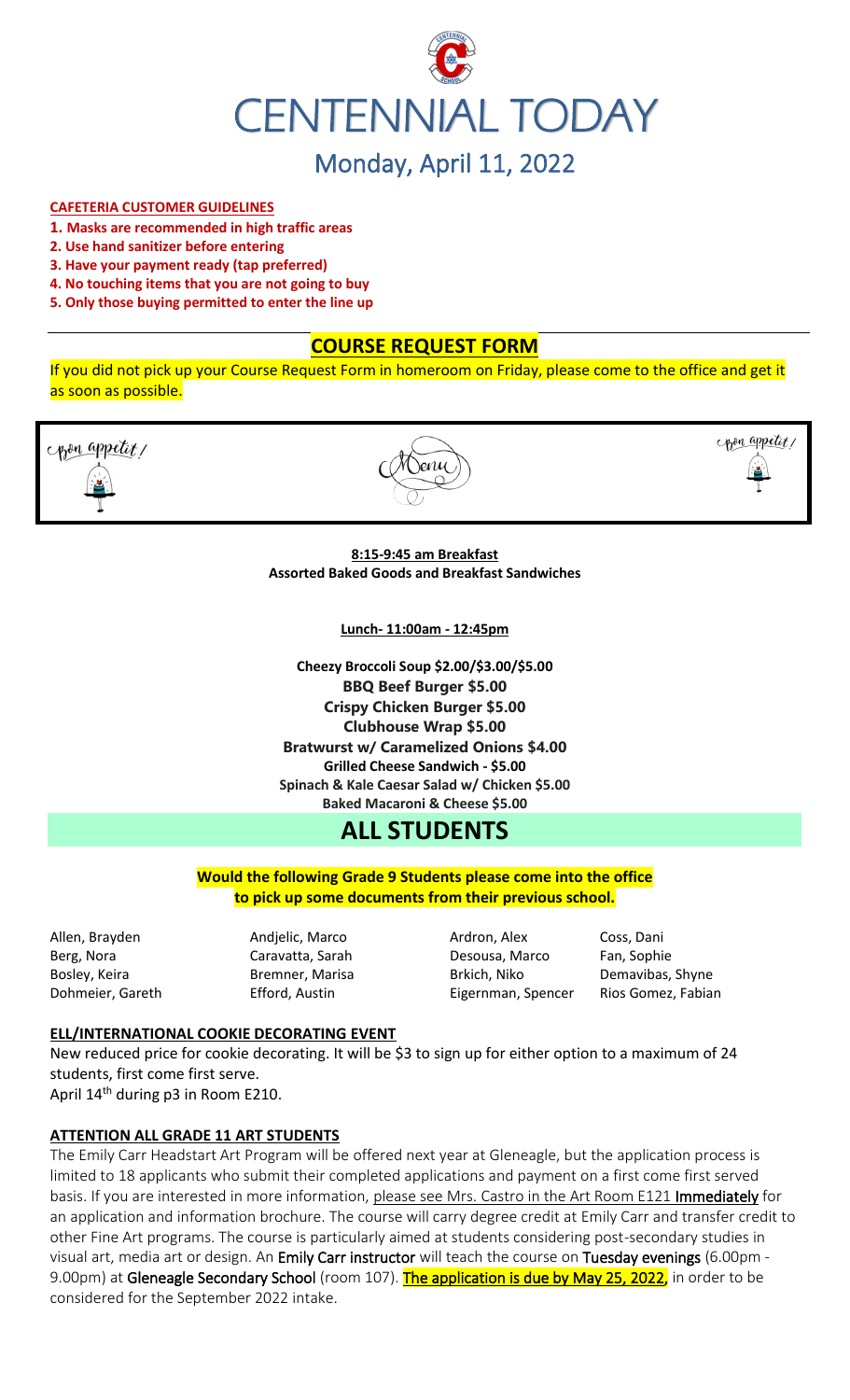# **#LOCAL LOVE FUND – ART EXPO – "COMO LAKE" \*NEW\***

Are you a creative student who wants to spread love and joy to seniors in our community? Students are invited to participate in a travelling ART EXPO this June.

FREE to participate canvas and supplies will be provided. You create the art; we do the rest! SUPPLIES AND INFO will be available WEDNESDAY AND THURSDAY in block 3 beside the cafeteria.

Let's go Centaurs! Bring some joy and #locallove to the community! Theme: "*COMO LAKE"*. Submissions will be due May 24<sup>th</sup>. Questions? Email **dhealeywright@sd43.bc.ca** 

#### **LIBRARY POET-TREE**

Hey Centaurs!

Are you a poet and didn't know it? It is National Poetry Month!

Come to the Library during the month of April to write a poem, ode, lyrics, haiku, a prose - whatever speaks to you, and add it as a leaf to our poet-tree! Every entry gets a candy, and the chance to win a free lunch in the Centennial Cafeteria, valued at \$7!



#### **RAMADAN MUBARAK**

"Ramadan Mubarak to all our students and staff celebrating this month! If you'd like to learn more about the holiday, please see the bulletin board outside of the LEC/Skill Development rooms."

# **GRADE 12**

**CAREER CENTRE Visit the online Centennial Career Centre Page [HERE](https://www.sd43.bc.ca/school/centennial/ProgramsServices/CareerCentre/experiences/Pages/default.aspx#/=)**



### **LOCAL SCHOLARSHIP APPLICANTS\*NEW\***

Thank you to all applicants. Winners will be advised at commencement.

### **DISTRICT AUTHORITY AWARDS\*NEW\***

Student can email Mrs. HW by FRIDAY to be placed on a wait list if they missed the deadline. [dhealeywright@sd43.bc.ca](mailto:dhealeywright@sd43.bc.ca)



# **SAVE THE DATE FOR EXPERIENCE VCC**

Our virtual open house is back! **Mark your calendars for** Wednesday, April 20 and Thursday, April 21 to come learn about VCC's programs, meet instructors, and ask all the questions you want. [See the schedule](https://vcc.us2.list-manage.com/track/click?u=265d8acc7aa162eb26eb78d5e&id=8da9ab4282&e=d1966a5f66) and register for your free, online sessions now.

### **PEDALHEADS BIKE CAMP SEEKS INSTRUCTORS AND VOLUNTEERS**

Summer Positions available. Volunteers should apply by May 1. Visit the career centre volunteering and employment

pages. [https://www.sd43.bc.ca/school/centennial/ProgramsServices/CareerCentre/employment/Pages/defau](https://www.sd43.bc.ca/school/centennial/ProgramsServices/CareerCentre/employment/Pages/default.aspx#/=) [lt.aspx#/=](https://www.sd43.bc.ca/school/centennial/ProgramsServices/CareerCentre/employment/Pages/default.aspx#/=)

### **CAMP IGNITE – FIREFIGHTING CAMP FOR GIRLS (15-18)**

Camp Ignite is traditionally a four-day overnight camp that educates and inspires young women to follow their dreams. We aim to show our campers a future of limitless opportunities and demonstrate that anything is possible. The camp is open to BC girls in grades 11-12 (ages 15-18). <https://campignite.com/> Application:<https://campignite.com/join-us>

### **PLAYLAND'SUMMER JOB APPLICATIONS NOW OPEN**

<https://www.pne.ca/jobs/seasonal-employment-information/> **The Fair**/summer applications will open in **May**.

**AWARDS PAGE:**

**<https://www.sd43.bc.ca/school/centennial/ProgramsServices/CareerCentre/financeawards/Pages/default.aspx#/=>**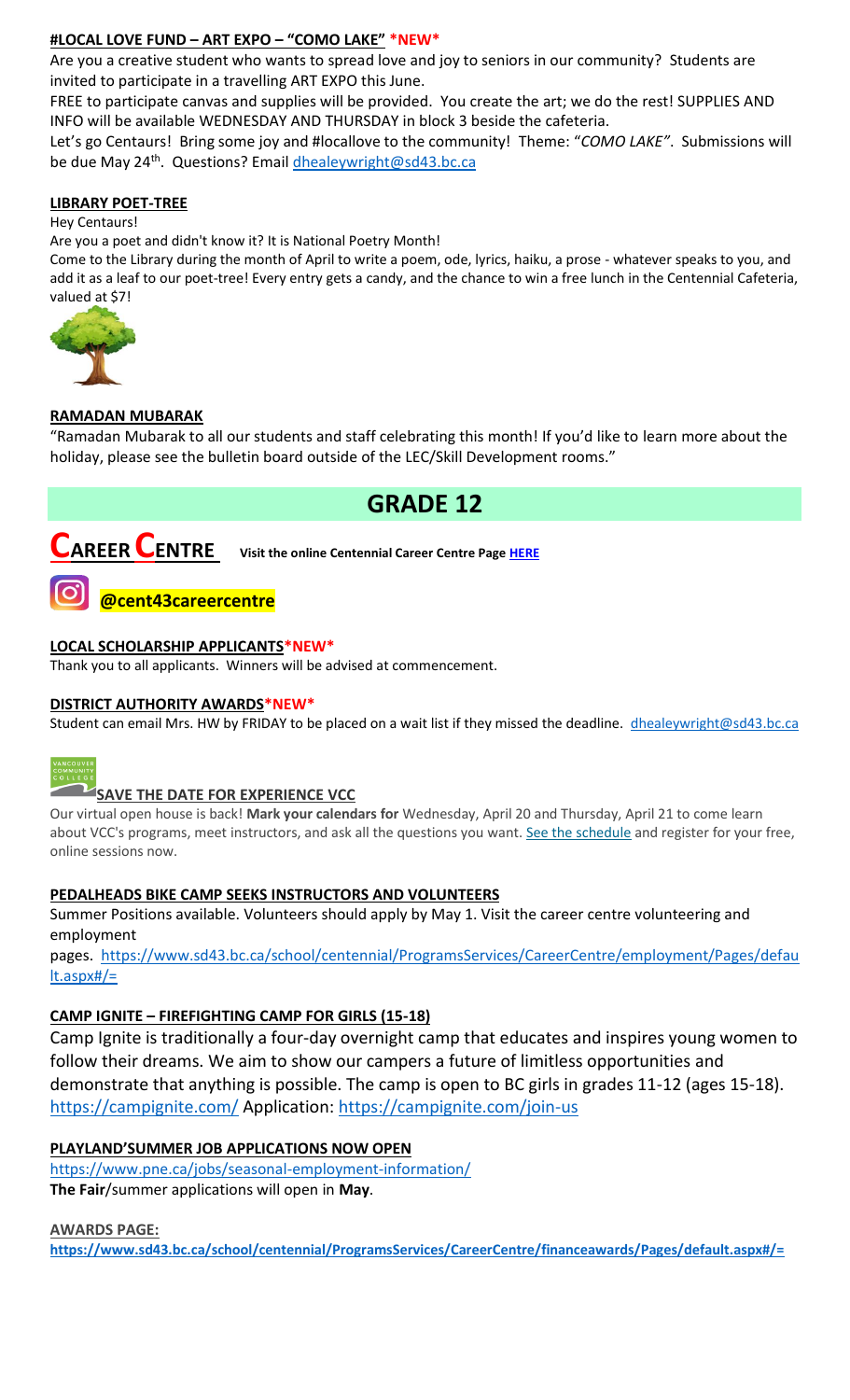# **UNIVERSITY OF TORONTO PROSPECTIVE STUDENT INFO SESSION – IN-PERSON**

**Date: Sunday, April 24th** from 10:00 AM until 12:00 PM Check-in begins at 9:30 AM **Location: Fairmont Waterfront** *900 Canada Pl, Vancouver, BC V6C 3L5* **[PROSPECTIVE STUDENT EVENT](https://mx.technolutions.net/ss/c/VpDhrCrvzjOrNk6AZ3TbHjFLbqWBZPhhofjteQ2YNx82CaUosH1dcVhwZYliQGg4fqoAmVG1Ka_8jV1ZqG7kHkEUUWMfwc8VPjIe6VXHcqaY02ME2QCvDFADSudDQ-wU/3kx/RvkltXeQS-KcXTsaf7PNeQ/h1/qokCettkLEwcVkww2NiO3af-alqvB1eOXLnFAgxLQVQ)  [REGISTRATION](https://mx.technolutions.net/ss/c/VpDhrCrvzjOrNk6AZ3TbHjFLbqWBZPhhofjteQ2YNx82CaUosH1dcVhwZYliQGg4fqoAmVG1Ka_8jV1ZqG7kHkEUUWMfwc8VPjIe6VXHcqaY02ME2QCvDFADSudDQ-wU/3kx/RvkltXeQS-KcXTsaf7PNeQ/h1/qokCettkLEwcVkww2NiO3af-alqvB1eOXLnFAgxLQVQ)**

# **HAVE YOU WON A SCHOLARSHIP?**

Fill out the form at the link or QR code to be added to the commencement programme. [https://forms.office.com/Pages/ResponsePage.aspx?id=74xl2ZICUkKZJWRC3iSkSwuEIlUQFhBOpXf92UwjudZURDgzNlU4](https://forms.office.com/Pages/ResponsePage.aspx?id=74xl2ZICUkKZJWRC3iSkSwuEIlUQFhBOpXf92UwjudZURDgzNlU4NEpMVzRFR0lLV0NaNU1EOVBGWC4u) [NEpMVzRFR0lLV0NaNU1EOVBGWC4u](https://forms.office.com/Pages/ResponsePage.aspx?id=74xl2ZICUkKZJWRC3iSkSwuEIlUQFhBOpXf92UwjudZURDgzNlU4NEpMVzRFR0lLV0NaNU1EOVBGWC4u)



### **SUMMER JOB SEARCH?**

**Positions are being posted Job Bank - <https://www.jobbank.gc.ca/jobsearch/jobposting/35965594?source=searchresults> Indeed- <https://ca.indeed.com/jobs?q=summer%20student%202022&l=British%20Columbia&vjk=23313e5494867a53>**

## **FUTURE ACES SCHOLARSHIP APPLICATION DEADLINE EXTENDED**

Applications are now open until April 18<sup>th</sup> at midnight.<http://futureaces.org/scholarship/>

## **INFO SESSIONS FOR GRADE 11'S ONGOING**

Discover a variety of post-secondary programs in BC:<https://www.postsecondarybc.ca/events/>

### **HEADSTART TO ART FALL 2022 – CURRENT GRADE 11'S**

**APPLICATION ARE NOW OPEN FOR THIS Emily Carr University level art foundation course to be held on:**

FNDT 112 Foundation Drawing Studio Day & Time: Tuesdays, 6:00-9:00pm Location: Gleneagle Secondary School Dates: September 13th to December 13th, 2022

Deadline May 25th, 2022. **STUDENTS ARE ENCOURAGED TO APPLY ASAP – 18 SPOTS AVAILABLE! FIRST COME FIRST SERVED. Visit the Career Centre for application & brochure.** Career Centre - [Centennial Secondary School \(sd43.bc.ca\)](https://www.sd43.bc.ca/school/centennial/ProgramsServices/CareerCentre/postsecondary/Pages/default.aspx#/=)

# **SPORTS**

### **BOYS RUGBY\*NEW\***

All players must see Mr. Oriel (PE Office) today if you are not in the Boys Rugby TEAMS group. Please **complete Boys Rugby Survey ASAP.**

Practices **this week** Mon - Thurs**.** Bring your **completed Forms and mouth guards.** Contact Coach Tonks by email or text (see the Parent Letter) if you can't attend the practice or have any questions.

### **CENTENNIAL TENNIS TEAM**

Congratulations to the Tennis Team on winning their first match of the season! It was a decisive win besting Port Moody 7-4 sets. Great teamwork and sportsmanship all around. Our next game is on Tuesday at Gates Park. Early dismissal at 2:50pm.

### **JR SOCCER\*NEW\***

### Practice Tuesday 5:30-7pm on the turf field.

We are looking for more teammates to join us- if you have previous experience/or are passionate about the sport, are a team player, and looking to get more involved in sports at Centennial please join us at our next practice(s) and email [rmarrington@sd43.bc.ca](mailto:rmarrington@sd43.bc.ca) ASAP to get you registered and ready to play!